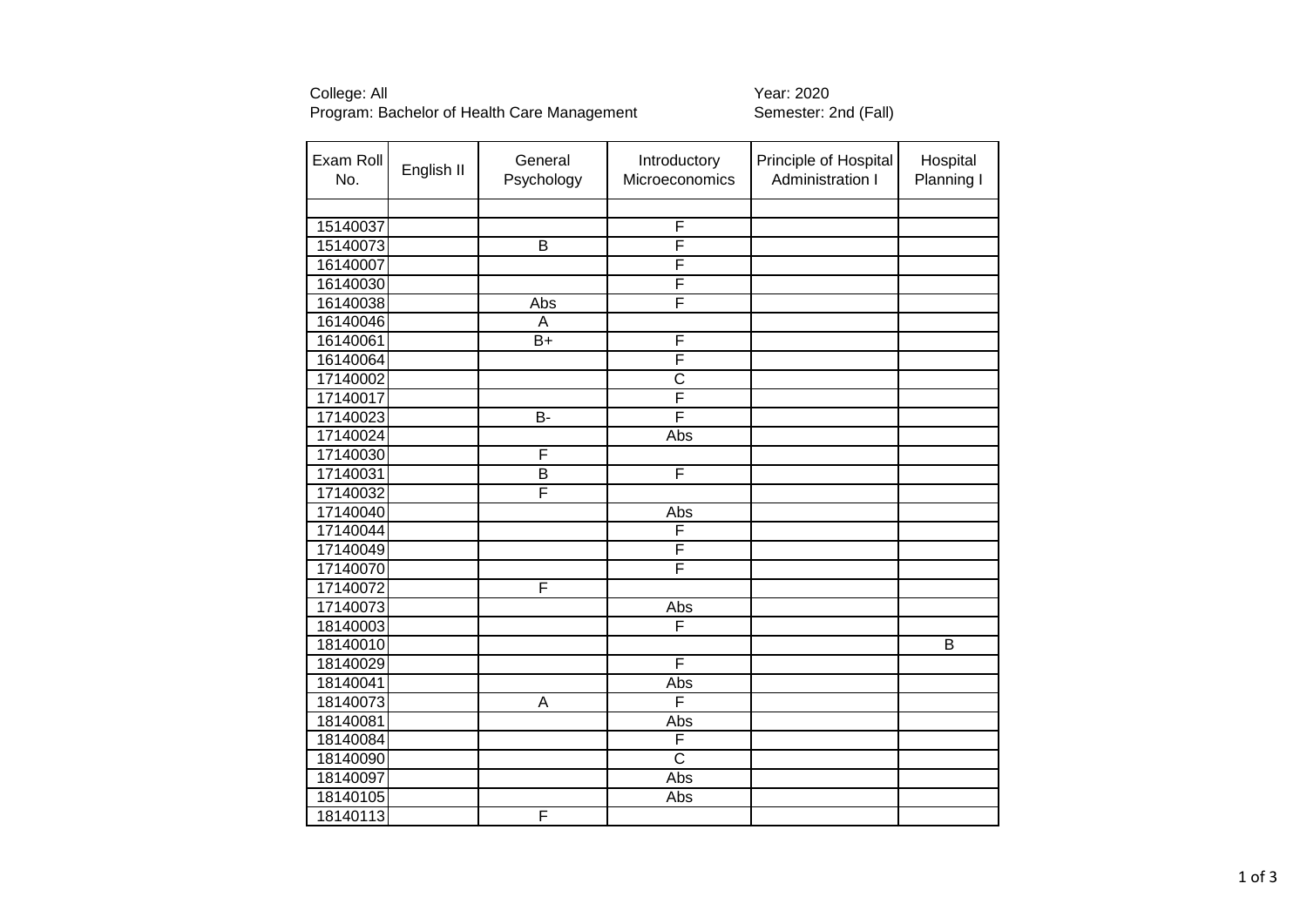# College: All Year: 2020 Program: Bachelor of Health Care Management \_\_\_\_\_\_\_\_\_\_\_\_\_\_Semester: 2nd (Fall)

| Exam Roll<br>No. | English II     | General<br>Psychology | Introductory<br>Microeconomics | Principle of Hospital<br>Administration I | Hospital<br>Planning I |
|------------------|----------------|-----------------------|--------------------------------|-------------------------------------------|------------------------|
|                  |                |                       |                                |                                           |                        |
| 19140001         | $\overline{F}$ | F                     | Abs                            |                                           |                        |
| 19140004         | F              | F                     |                                |                                           |                        |
| 19140007         |                | F                     |                                |                                           |                        |
| 19140008         |                | F                     |                                |                                           |                        |
| 19140009         |                | $\overline{B+}$       |                                | Abs                                       |                        |
| 19140010         |                | A-                    |                                |                                           |                        |
| 19140011         |                | Abs                   | Abs                            |                                           |                        |
| 19140012         |                | F                     | Abs                            |                                           |                        |
| 19140013         |                | $\overline{\text{c}}$ |                                |                                           |                        |
| 19140014         |                | B-                    |                                |                                           |                        |
| 19140023         |                | $\overline{\text{c}}$ |                                |                                           |                        |
| 19140024         |                | B                     |                                |                                           |                        |
| 19140025         |                | $\overline{\text{c}}$ | F                              |                                           |                        |
| 19140028         |                | B-                    | F                              |                                           |                        |
| 19140030         |                |                       | F                              |                                           | Abs                    |
| 19140031         |                |                       | $\overline{B}$                 |                                           |                        |
| 19140036         | $\overline{A}$ |                       | F                              |                                           |                        |
| 19140040         |                |                       | F                              |                                           |                        |
| 19140043         |                | $\overline{Abs}$      |                                |                                           |                        |
| 19140044         |                |                       | F                              |                                           |                        |
| 19140045         |                | $B+$                  |                                |                                           |                        |
| 19140048         |                |                       | F                              |                                           |                        |
| 19140051         |                |                       | $\overline{B+}$                |                                           |                        |
| 19140053         |                |                       | $\overline{C+}$                | B                                         |                        |
| 19140056         |                |                       | $\overline{\mathsf{F}}$        |                                           |                        |
| 19140058         |                |                       | $\overline{A}$                 |                                           |                        |
| 19140059         |                |                       | F                              |                                           |                        |
| 19140062         |                |                       | $\overline{C+}$                |                                           |                        |
| 19140063         |                | Abs                   | Abs                            |                                           |                        |
| 19140066         | $\overline{C}$ |                       |                                | $\overline{F}$                            | F                      |
| 19140069         |                |                       | F                              |                                           |                        |
| 19140071         |                | $\overline{B+}$       | F                              |                                           |                        |